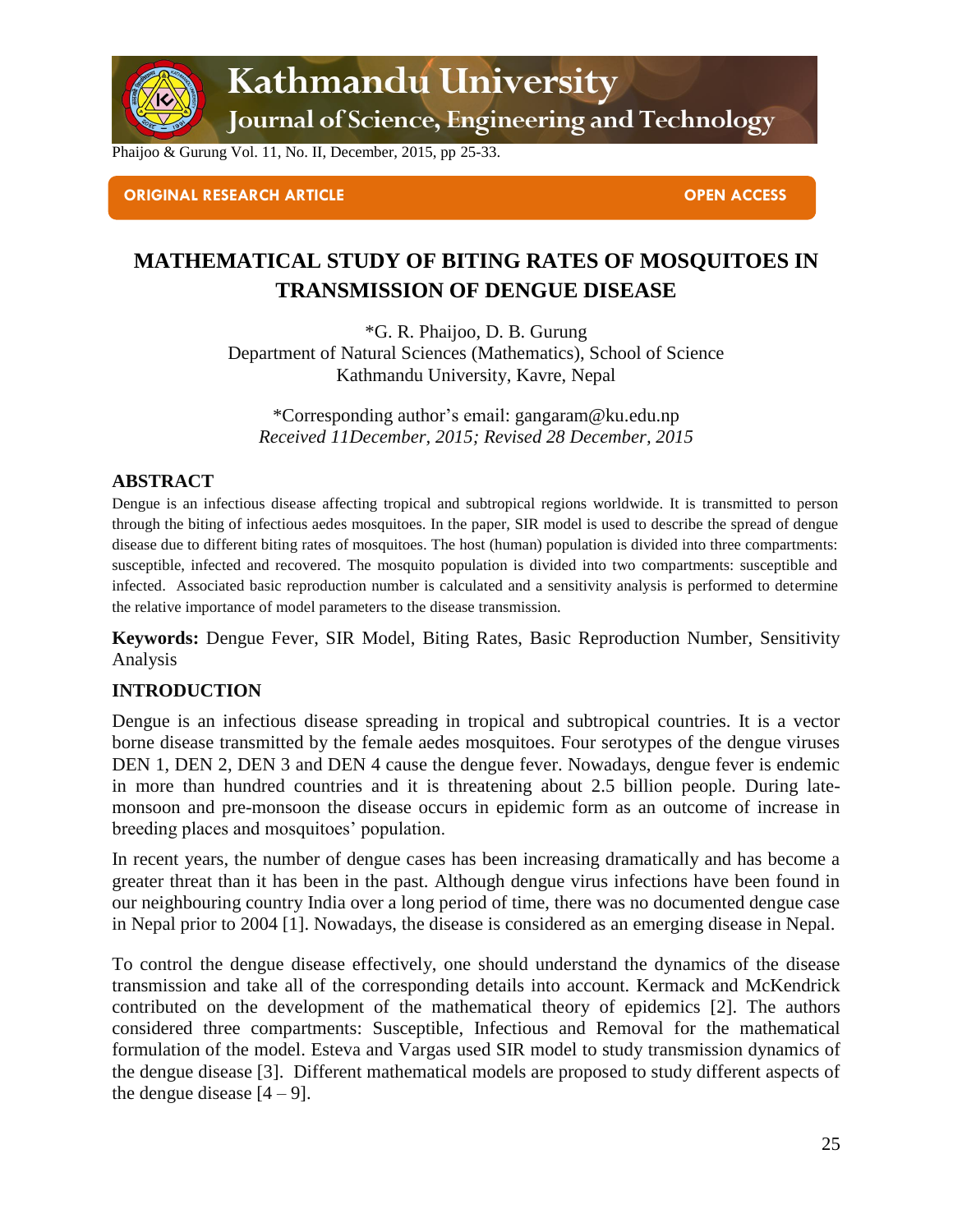

## **MODEL FORMULATION**

To study the transmission process of the dengue fever, host population is divided into three compartments: susceptible, infective and recovered. People who are healthy and may potentially get infected with dengue virus are considered to be in **Susceptible** compartment, people who are infected with dengue and able to transmit the disease are considered to be in **Infective** compartment and people who have recovered from dengue disease are considered to be in **Recovered** compartment.

The population of mosquitoes is divided into two compartments only; mosquitoes that may potentially become infected with dengue virus (**Susceptibles**) and mosquitoes that are infected with dengue (**Infectives**). The recovered class in the mosquito population is not considered as the infection period of the mosquitoes ends with their death.

For the formulation of model equations, the host population divided are denoted by  $h_s$ (susceptible),  $h_i$ (infective) and  $h_r$ (recovered). The mosquito population divided are denoted by  $m_s$  (susceptible) and  $m_i$  (infective).



**Figure 1:** *Flow chart of SIR model of dengue disease*

The systems of differential equations which describe the dynamics of the dengue disease [3] are: For human population:

$$
\begin{aligned}\n\frac{dh_s}{dt} &= h_\mu h_n - \frac{h_\beta b}{h_n} h_s m_i - h_\mu h_s, \\
\frac{dh_i}{dt} &= \frac{h_\beta b}{h_n} h_s m_i - (h_\mu + h_\gamma) h_i, \\
\frac{dh_r}{dt} &= h_\gamma h_i - h_\mu h_r\n\end{aligned} \tag{1}
$$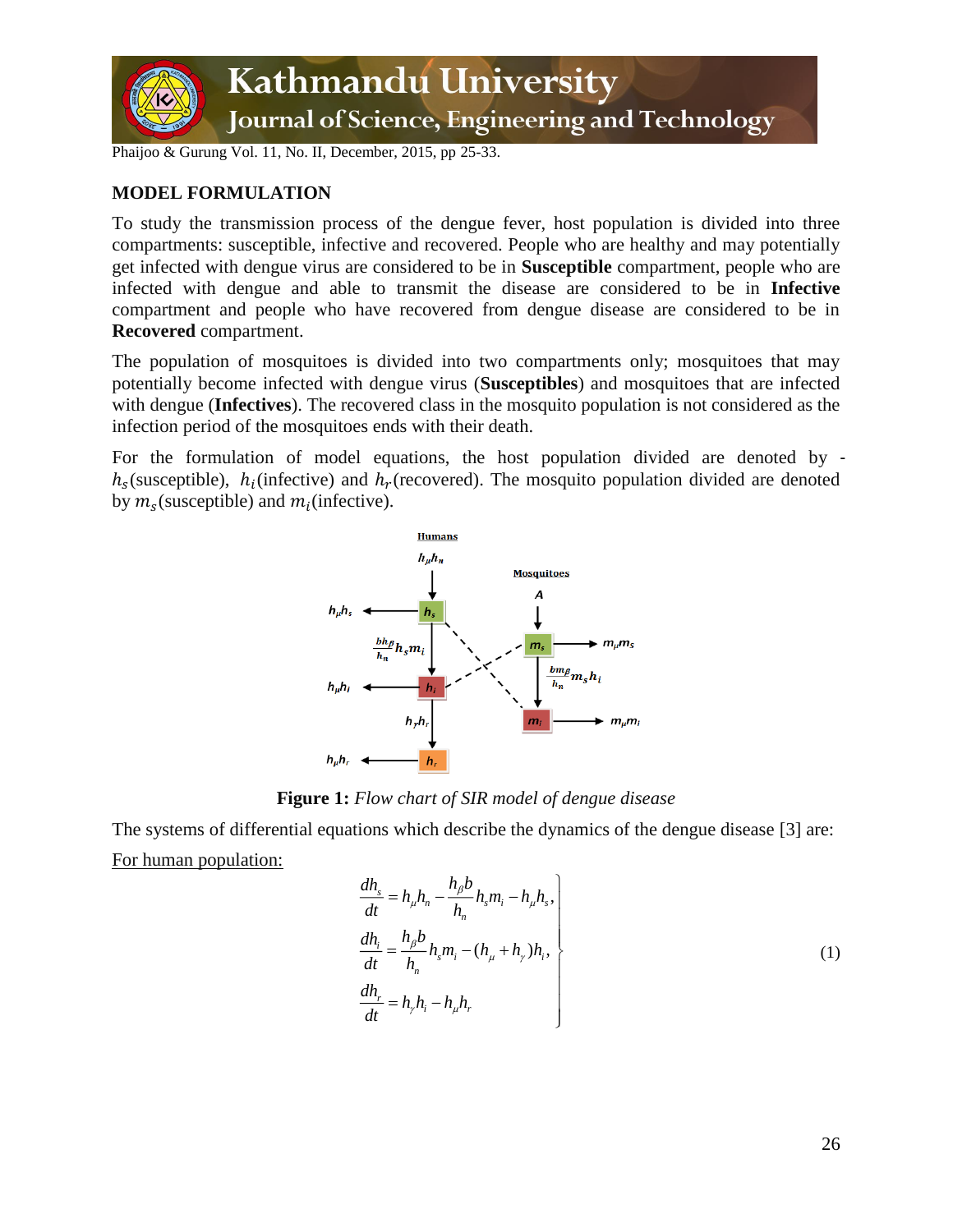

## Kathmandu University Journal of Science, Engineering and Technology

Phaijoo & Gurung Vol. 11, No. II, December, 2015, pp 25-33.

For mosquito population:

$$
\begin{aligned}\n\frac{dm_s}{dt} &= A - \frac{m_\beta b}{h_n} h_i m_s - m_\mu m_s, \\
\frac{dm_i}{dt} &= \frac{m_\beta b}{h_n} h_i m_s - m_\mu m_i\n\end{aligned}
$$
\n(2)

Also,

$$
h_s + h_i + h_r = h_n,
$$
  
\n
$$
m_s + m_i = \frac{A}{m_\mu}
$$
\n(3)

Here,  $h_n$  is the total host population;  $h_s$ ,  $h_i$ ,  $h_r$  respectively are the number of susceptibles, infectives and recovered hosts;  $m_s$ ,  $m_i$  respectively are the number of susceptibles and infectives in the mosquito population,  $h_{\mu}$ ,  $h_{\gamma}$  respectively are the birth/death rate and the recovery rate in the host population;  $A$ ,  $m<sub>u</sub>$  respectively are recruitment rate and the death rate in mosquito population;  $h_{\beta}$ ,  $m_{\beta}$  respectively are the transmission probabilities from mosquito to human and human to mosquito; and  $b$  is the biting rate of mosquito.

Setting  $x = \frac{n_s}{h}$ ,  $y = \frac{n_i}{h}$ ,  $z = \frac{h_i}{A}$  $s \t i \t - \t i \t - \t ii$ *n n h h m*  $x = \frac{n_s}{h_n}$ ,  $y = \frac{n_i}{h_n}$ ,  $z = \frac{m_i}{A/m_\mu}$  and using the equations (3), above system of equations for

human and mosquito population can be reduced to the following three equations;

$$
\begin{aligned}\n\frac{dx}{dt} &= h_{\mu}(1 - x(t)) - \alpha x(t)z(t) \\
\frac{dy}{dt} &= \alpha x(t)z(t) - \beta y(t) \\
\frac{dz}{dt} &= \gamma(1 - z(t))y(t) - \delta z(t)\n\end{aligned}
$$
\n(4)

where,  $\alpha = \frac{bh_{\beta}A}{h_{\gamma}m}$  $\frac{\partial n_{\beta} n}{h_n m_{\mu}}$ ,  $\beta = h_{\mu} + h_{\gamma}$ ,  $\gamma = b m_{\beta}$ ,  $\delta = m_{\mu}$ .

#### **DISEASE FREE EQUILIBRIUM POINT**

The disease free equilibrium point of the system (4) is a steady state solution of the system. In disease free situation, the variables  $h_i = 0$ ,  $h_r = 0$ ,  $m_i = 0$ . So, from the system of equations (4)  $y = 0$ ,  $z = 0$  and  $x = 1$ . Hence, the disease free equilibrium point of the system (4) is (1,0,0).

#### **BASIC REPRODUCTION NUMBER**

The basic reproduction number, denoted by  $R_0$ , is defined as the average number of secondary infections that occur when one infective is introduced into a completely susceptible host population.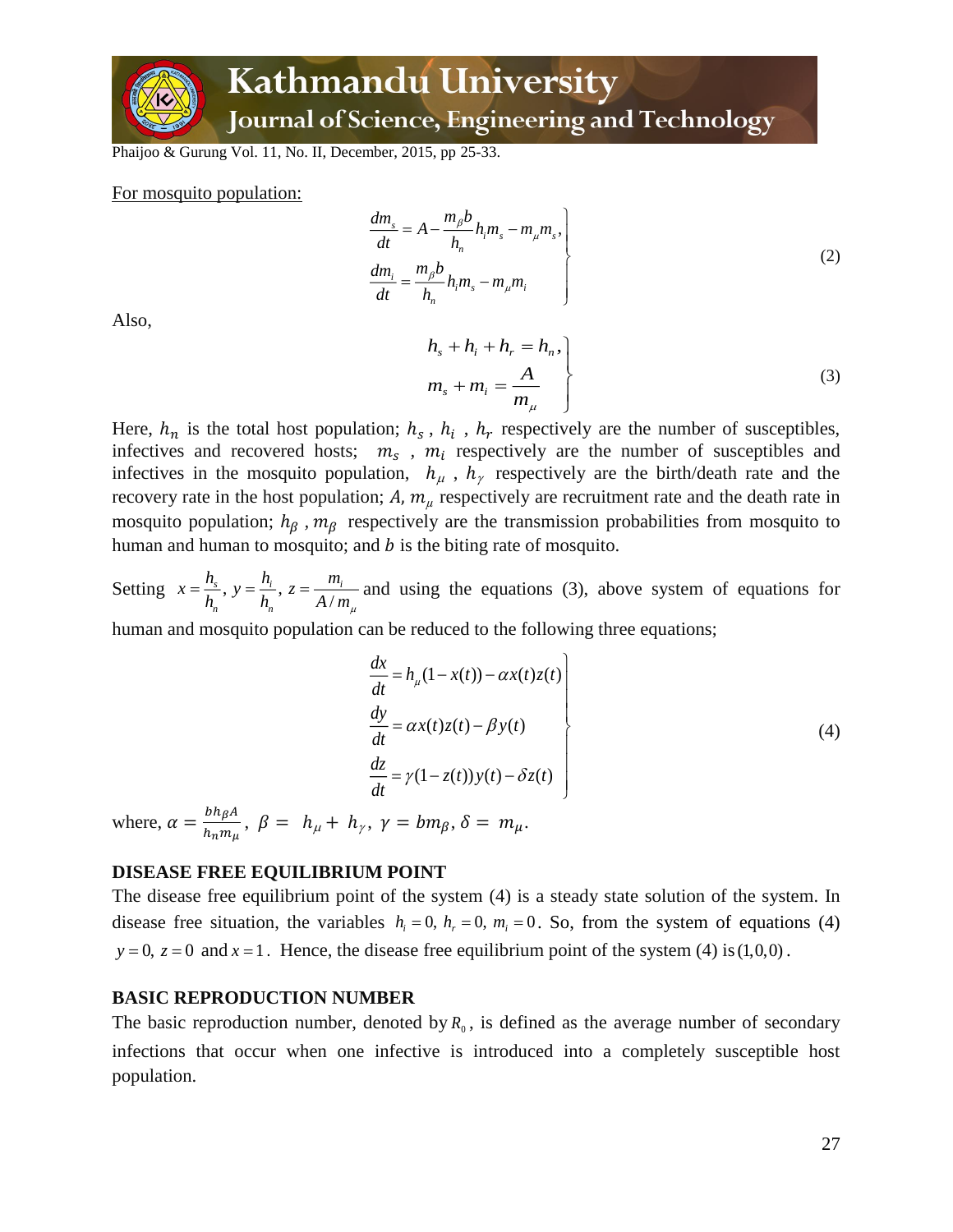

Using the next generation matrix method [9], the basic reproduction number of the present model is obtained as

$$
R_0 = \sqrt{\frac{\alpha \gamma}{\beta \delta}} = \sqrt{\frac{Ab^2 h_\beta m_\beta}{h_n m_\mu^2 (h_\mu + h_\gamma)}}
$$
(5)

If  $R_0 < 1$ , the infection will die out over a period of time and if  $R_0 > 1$ , the disease will take hold and infection can spread through the population.

#### **ENDEMIC EQUILIBRIUM POINT**

From the system of equations (4), we obtain two equilibrium points

$$
(1, 0, 0)
$$
 and  $\left(\frac{h_{\mu}\gamma+\beta\delta}{\gamma(h_{\mu}+\alpha)}, \frac{h_{\mu}(\alpha\gamma-\beta\delta)}{\beta\gamma(h_{\mu}+\alpha)}, \frac{h_{\mu}(\alpha\gamma-\beta\delta)}{\alpha(h_{\mu}\gamma+\beta\delta)}\right)$ 

The first point is disease free equilibrium point. The second equilibrium point if exists is called endemic equilibrium point. The second point exists if  $\alpha\gamma - \beta\delta > 0$ . Also,  $\alpha\gamma - \beta\delta > 0$  if  $R_0 > 1$ . Hence, the endemic equilibrium point exists if  $R_0 > 1$ .

| Parameters       | Description                                                                                      | Values    |
|------------------|--------------------------------------------------------------------------------------------------|-----------|
| $h_\mu$          | Birth/Death rate of hosts                                                                        | 0.0000397 |
| $m_\mu$          | Death rate of mosquitoes                                                                         | 0.071429  |
| $h_{\nu}$        | Recovery rate                                                                                    | 0.14286   |
| $\boldsymbol{b}$ | Biting rates                                                                                     | variable  |
| $h_n$            | Total host population                                                                            | 50000     |
| $\boldsymbol{A}$ | Recruitment rate of mosquitoes                                                                   | 5000      |
| $h_{\beta}$      | Transmission probability of dengue virus from the mosquito<br>population to the human population | 0.75      |
| $m_{\beta}$      | Transmission probability of dengue virus from the human<br>population to the mosquito population |           |

**Table 1**: Parameters and their values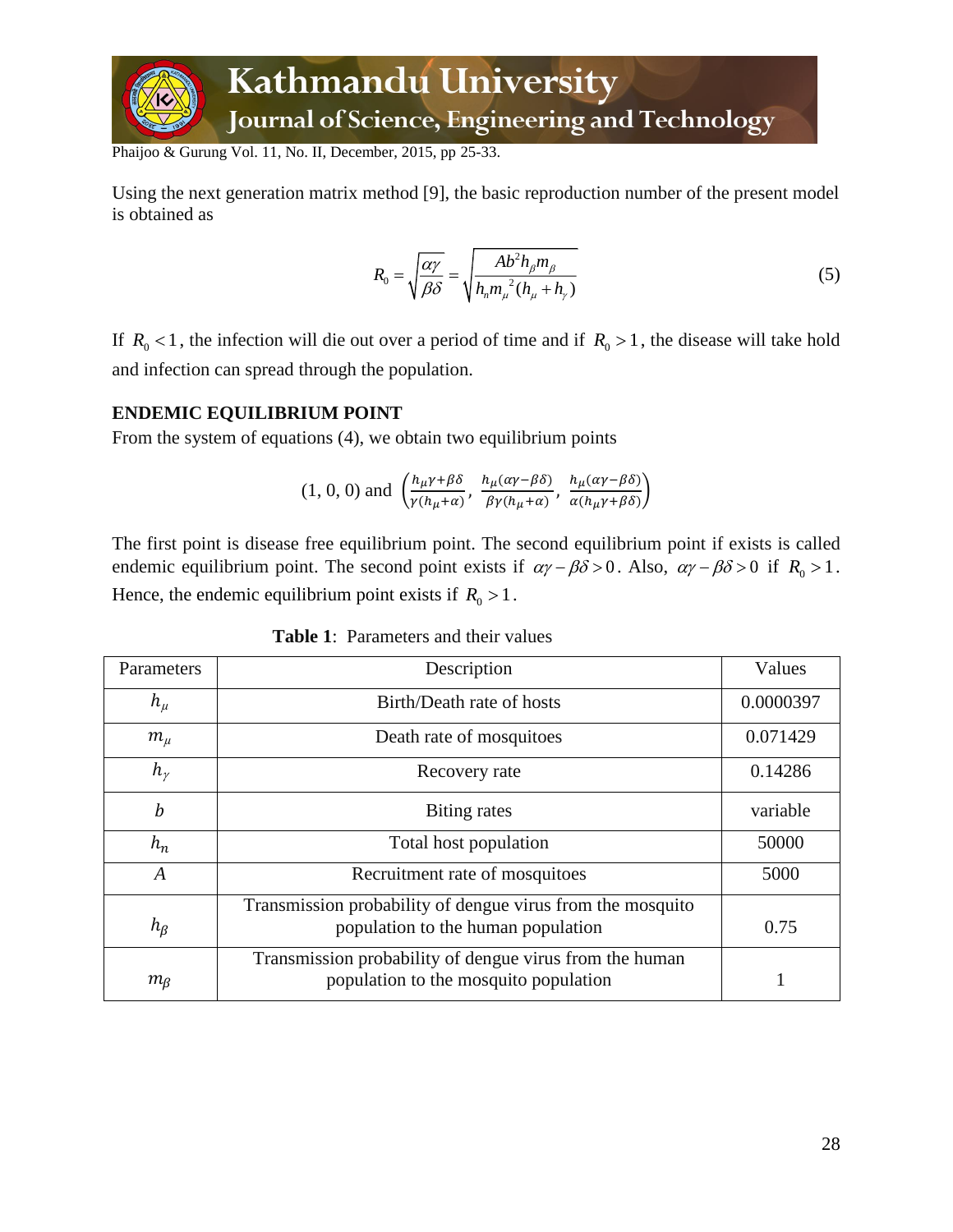

## **SENSITIVITY ANALYSIS**

Sensitivity Analysis describes the importance of each parameter in the transmission of the disease. We use the analysis to discover the parameter that has high impact on the basic reproduction number  $R_0$ .

**Definition** [10]: The normalized forward sensitivity index of  $R_0$  that depends differentiably on a parameter  $\eta$  is defined as

$$
\psi_{\eta}^{R_0} = \frac{\partial R_{0}}{\partial \eta} \cdot \frac{\eta}{R_{0}}
$$
\n(6)

| Parameters $(\eta)$ | Baseline values | Sensitivity indices $(\psi_n^{R_0})$ |
|---------------------|-----------------|--------------------------------------|
|                     | 0.25            | $+$ .                                |
| А                   | 5000            | $+0.5$                               |
| h.,                 | 0.14286         | $-0.49$                              |

**Table 2:** Sensitivity indices of  $R_0$  evaluated at baseline parameter values

Using the definition, the sensitivity indices found are listed in Table 2. Here,  $\psi_b^{R_0} = +1$  means that increasing (or decreasing) the biting rate  $b$  by 10% increases (or decreases) always  $R_0$  by 10%,  $\psi_A^{R_0}$  = + 0.5 means that increasing (or decreasing) *A* by 10% increases (or decreases) always  $R_0$  by 5%,  $\psi_{h_r}^{R_0} = -0.49$  means that increasing (or decreasing)  $h_r$  by 10% decreases (or increases) always  $R_0$  by 4.9%. Table 2 reflects that biting rate of mosquito b is the most positive sensitive parameter to the basic reproduction number among the parameters  $b$ , A and  $h<sub>\gamma</sub>$ . The present paper discusses the numerical results on the impact of the biting rates in the transmission of the disease.

## **NUMERICAL RESULTS AND DISCUSSION**

The parameter values for the simulation are considered as shown in Table 1. Figure 2 and Figure 3 describe the behaviour of the solutions showing the dynamics of susceptible host, infected host and infected vector population for the biting rates  $b = 0.45$  and  $b = 0.68$  respectively.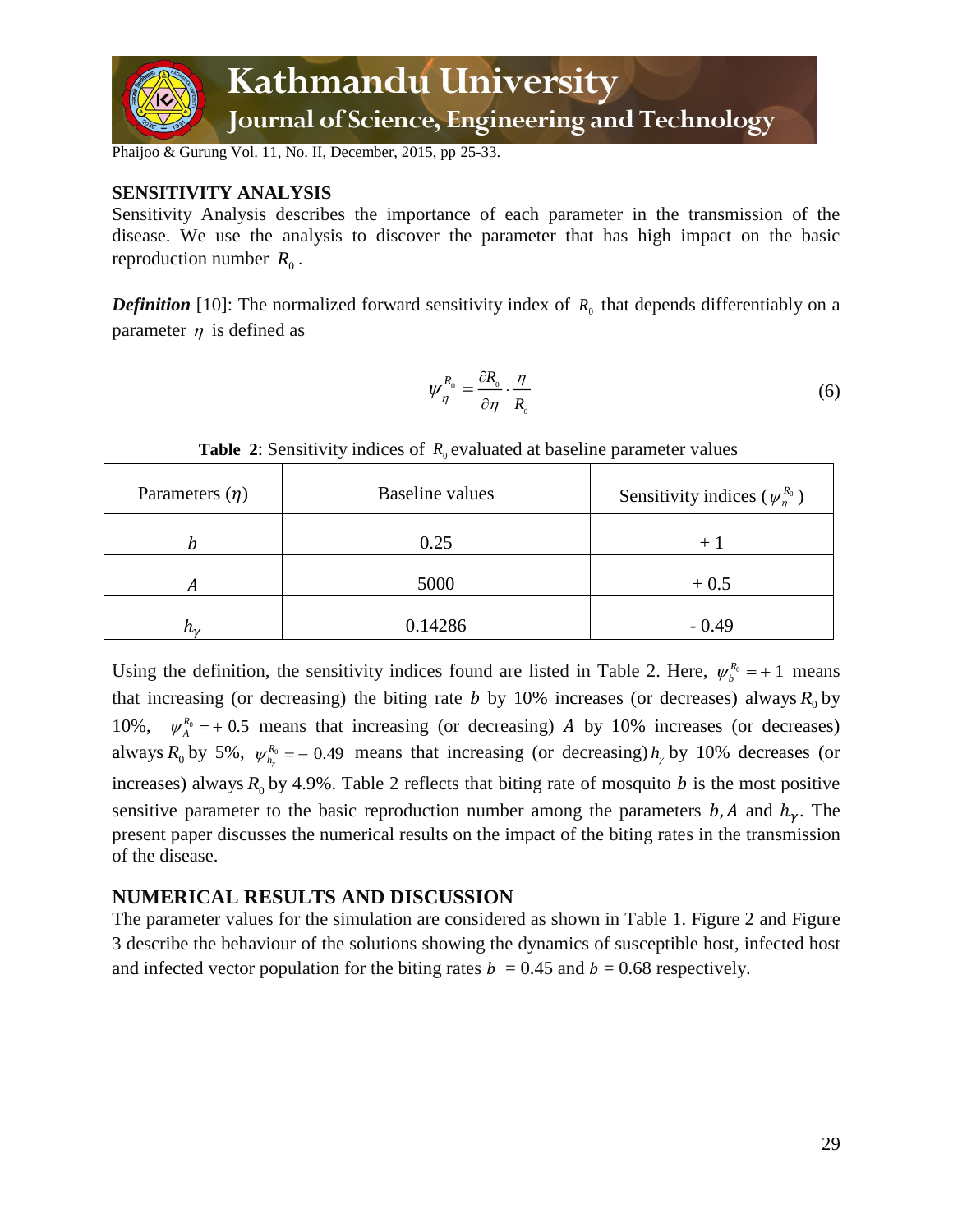



**Figure 2**: *Dynamics of susceptible host, infected host and infected mosquito population.*

From Figure 2, it is noted that the number of susceptible humans decreases significantly to its least value in about 30 days. The number of virus infected human increases during the period of about 22 days and approaches its maximum level due to interaction with the infected mosquitoes and then the infected host population size starts decreasing due to death and recovery from the disease. The virus infected mosquitoes take about 17 days to reach its peak value.



**Figure 3:** *Dynamics of susceptible host, infected host and infected mosquito population.*

From Figure 3, it is observed that the number of susceptible humans decreases significantly to its least value in about 18 days. The number of virus infected humans increases during the period of about 12 days and approaches its maximum level while the virus infected mosquitoes take about 15 days to reach its peak value.

From Figure 2 and Figure 3, it is observed that the change in population sizes of the susceptible host, infected host and infected mosquito take place more rapidly for the greater values of biting rate.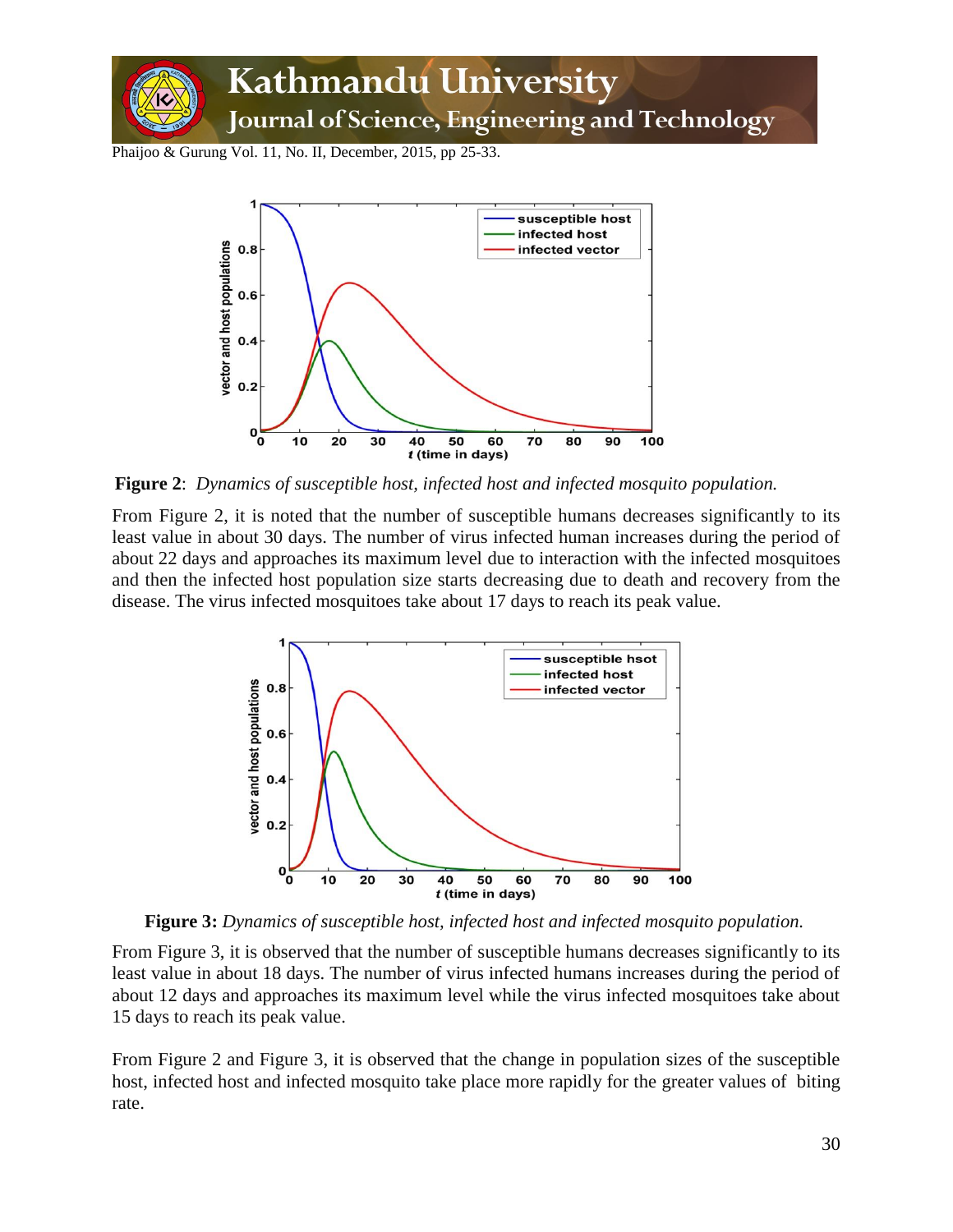



**Figure 4:** *Dynamics of susceptible host population with different biting rates.*

Figure 4 describes the dynamics of susceptible hosts with different biting rates. It is seen that the susceptible host population takes about 90 days for  $b = 0.25$ ; about 30 days for  $b = 0.45$ ; about 25 days for  $b = 0.50$  and about 18 days for  $b = 0.68$  to reach its least value. Hence, for the increased values of biting rates, the susceptible host population decreases more rapidly.



**Figure 5:** *Dynamics of infected host population with different biting rates.*

From Figure 5, it is observed that the infected host population takes about 35 days to reach its peak value for  $b = 0.25$ ; about 18 days for  $b = 0.45$ ; about 16 days for  $b = 0.50$  and about 13 days for  $b = 0.68$ . Thus, the number of infected hosts increases quickly with the increase in biting rates.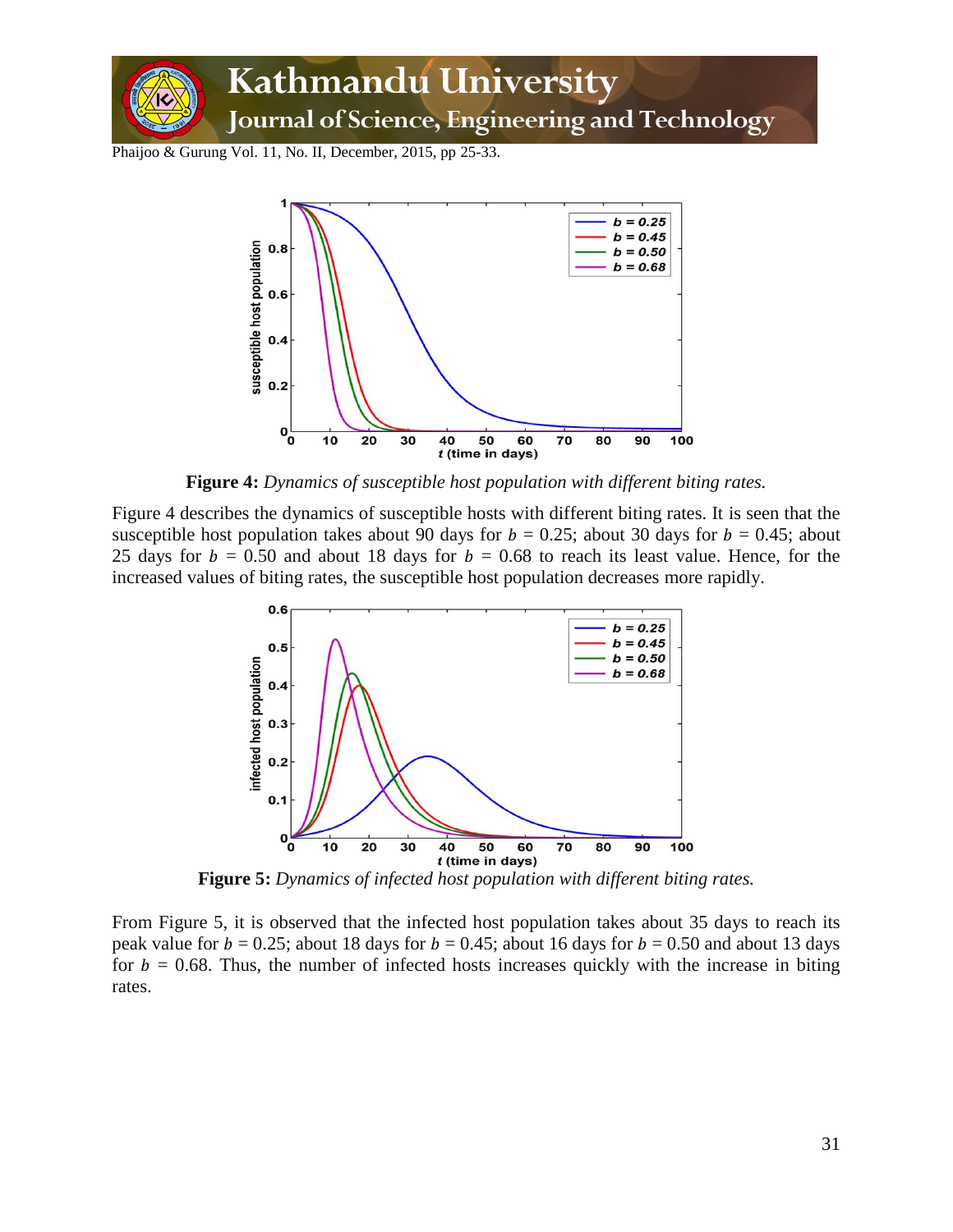



**Figure 6:** *Dynamics of infected mosquito population with different biting rates.*

From Figure 6, it is seen that the dynamics of infected mosquito population is very similar to the dynamics of infected host population. For different biting rates both the populations change in the same way (Figure 5 and Figure 6). The results show that we can reduce infectives in both host and vector population by controlling the biting rates of mosquitoes.



**Figure 7:** *Basic reproduction number with different values of biting rates.*

With the increasing values of biting rates of mosquitoes, the value of basic reproduction number increases (Figure 7). For  $b < 0.1$ ,  $R_0 < 1$  and for  $b > 0.1$ ,  $R_0 > 1$ . The results show that for the biting rates less than 0.1, the disease dies out and the disease becomes endemic for the biting rate greater than 0.1 over the time. Thus, biting rates of mosquitoes contribute in increasing the disease transmission.